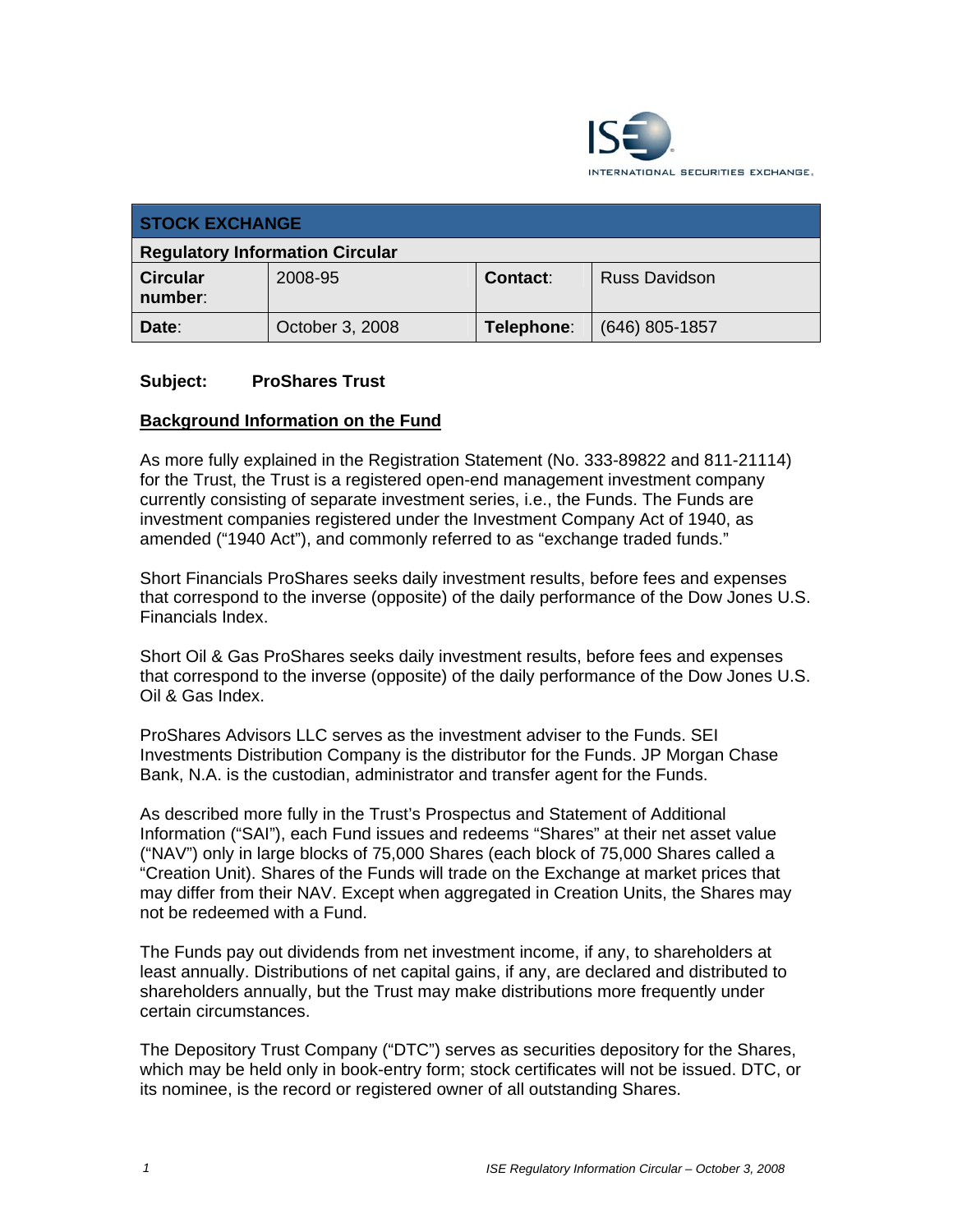Each Fund's NAV is determined shortly after 4:00 p.m. Eastern Standard Time ("ET") on each day that the New York Stock Exchange ("NYSE") and the Exchange are open for business (a "Business Day"). The NAV is available from the Trust and the American Stock Exchange and is also available to National Securities Clearing Corporation ("NSCC") participants through data made available from NSCC.

The Trusts registration statement describes the various fees and expenses for the Fund's Shares. For a more complete description of the Fund and the underlying index, visit www.proshares.com.

# **Principal Risks**

Interested persons are referred to the Trust's Prospectus for a description of risks associated with an investment in the Shares. These risks include the risk that each Fund's investment strategy may subject such Fund to greater changes to the value of portfolio holdings and imperfect correlation to the relevant Underlying Index. Each Fund may also not correlate to the relevant Underlying Index for a number of reasons including the incursion by the Fund of operating expenses and costs not applicable to the Index. Over time, the cumulative percentage increase or decrease in the NAV of a Fund may diverge significantly from the cumulative percentage increase or decrease in the multiple return of the Underlying Index due to the compounding effect of losses and gains on the returns of a Fund. In addition, as noted in the Prospectus, the Shares trade at market prices that may differ from their NAV. The NAV of the Shares will fluctuate with changes in the market value of the Fund's holdings while the market prices of the Shares will fluctuate in accordance with changes in NAV as well as the supply and demand for the Shares.

### **Exchange Rules Applicable to Trading in the Shares**

The Shares are considered equity securities, thus rendering trading in the Shares subject to the Exchange's existing rules governing the trading of equity securities.

### **Trading Hours**

The Shares will trade on ISE between 9:00 a.m. and 4:00 p.m. ET.

Equity EAMs trading the Shares during the Pre-Market Session are exposed to the risk of the lack of the calculation or dissemination of underlying index value or intraday indicative value ("IIV"). For certain derivative securities products, an updated underlying index value or IIV may not be calculated or publicly disseminated in the Pre-Market hours. Since the underlying index value and IIV are not calculated or widely disseminated during Pre-Market hours, an investor who is unable to calculate implied values for certain derivative securities products during Pre-Market hours may be at a disadvantage to market professionals.

# **Trading Halts**

ISE will halt trading in the Shares of a Trust in accordance with ISE Rule 2101(a)(2)(iii). The grounds for a halt under this Rule include a halt by the primary market because it stops trading the Shares and/or a halt because dissemination of the IIV or applicable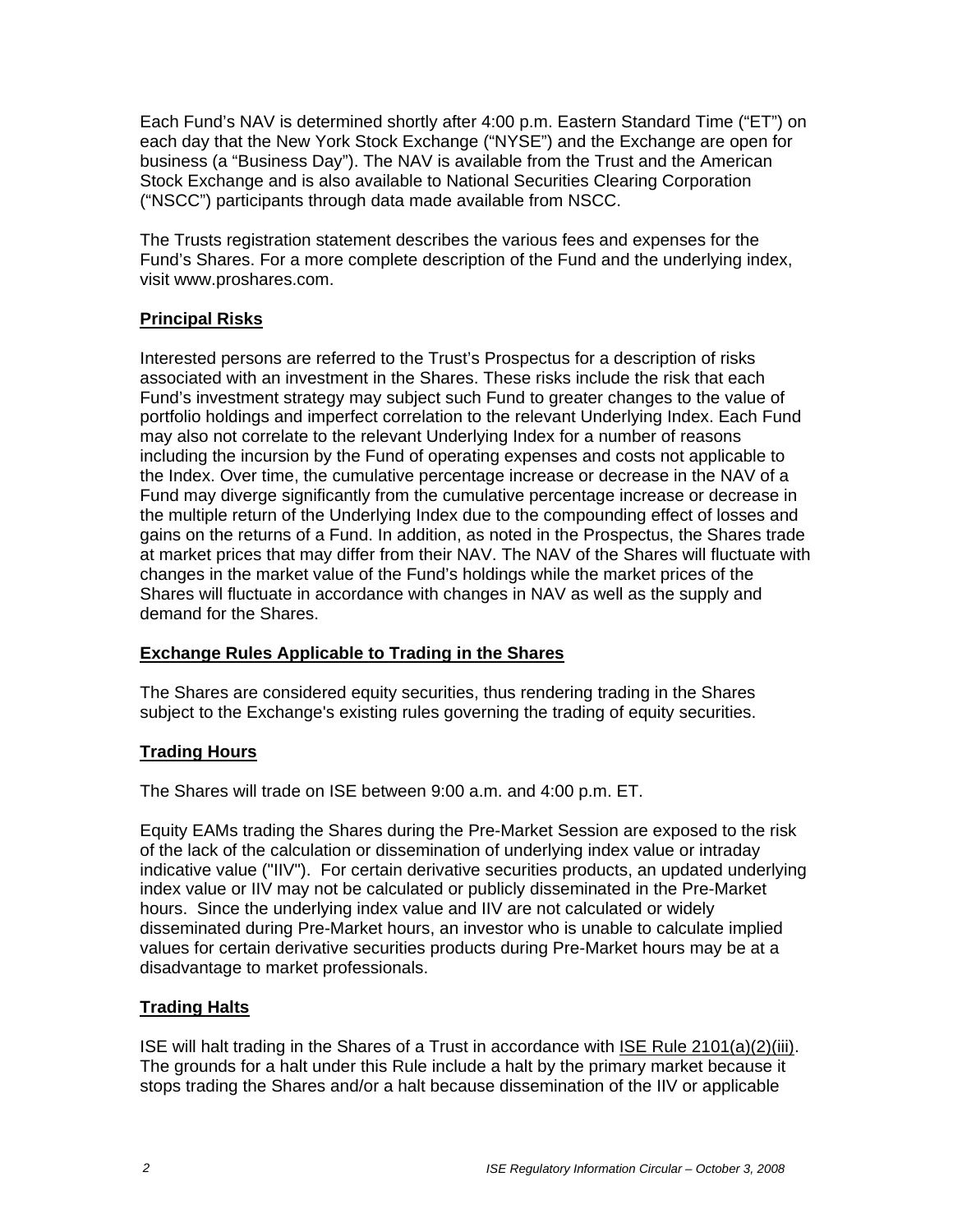currency spot price has ceased, or a halt for other regulatory reasons. In addition, ISE will stop trading the Shares of a Trust if the primary market de-lists the Shares.

#### **Delivery of a Prospectus**

Pursuant to federal securities laws, investors purchasing Shares must receive a prospectus prior to or concurrently with the confirmation of a transaction. Investors purchasing Shares directly from the Fund (by delivery of the Deposit Amount) must also receive a prospectus.

Prospectuses may be obtained through the Distributor or on the Fund's website. The Prospectus does not contain all of the information set forth in the registration statement (including the exhibits to the registration statement), parts of which have been omitted in accordance with the rules and regulations of the SEC. For further information about the Fund, please refer to the Trust's registration statement.

#### **Exemptive, Interpretive and No-Action Relief Under Federal Securities Regulations**

The Commission has issued a letter dated January 24, 2007, ("No-Action Letter") granting exemptive or no-action relief from certain rules under the Securities Exchange Act of 1934 for the ProShares Trust.

### **Regulation M Exemptions**

Generally, Rules 101 and 102 of Regulation M prohibit any "distribution participant" and its "affiliated purchasers" from bidding for, purchasing, or attempting to induce any person to bid for or purchase any security which is the subject of a distribution until after the applicable restricted period, except as specifically permitted in Regulation M. The provisions of the Rules apply to underwriters, prospective underwriters, brokers, dealers, and other persons who have agreed to participate or are participating in a distribution of securities.

The Commission issued a No-Action Letter by which persons participating in a distribution of shares of a fund may engage in secondary market transactions in such shares during their participation in such a distribution, despite the requirements of from Rule 101 under Regulation M. In addition, the SEC has permitted persons who may be deemed to be participating in the distribution of shares of a fund (i) to purchase securities for the purpose of purchasing creation unit aggregations of fund shares and (ii) to tender securities for redemption in Creation Unit Aggregations. Further, the Commission has clarified that the tender of fund shares to the Fund for redemption does not constitute a bid for or purchase of any of the Funds' securities during the restricted period of Rule 101. The Commission has issued a No-Action Letter to paragraph (e) of Rule 102 under Regulation M which allow the redemption of fund shares in creation unit aggregations during the continuous offering of shares.

### **Customer Confirmations for Creation or Redemption of Fund Shares (SEC Rule 10b-10)**

Broker–dealers who handle purchases or redemptions of Fund shares in Creation Units for customers will be permitted to provide such customers with a statement of the number of Creation Unit Aggregations created or redeemed without providing a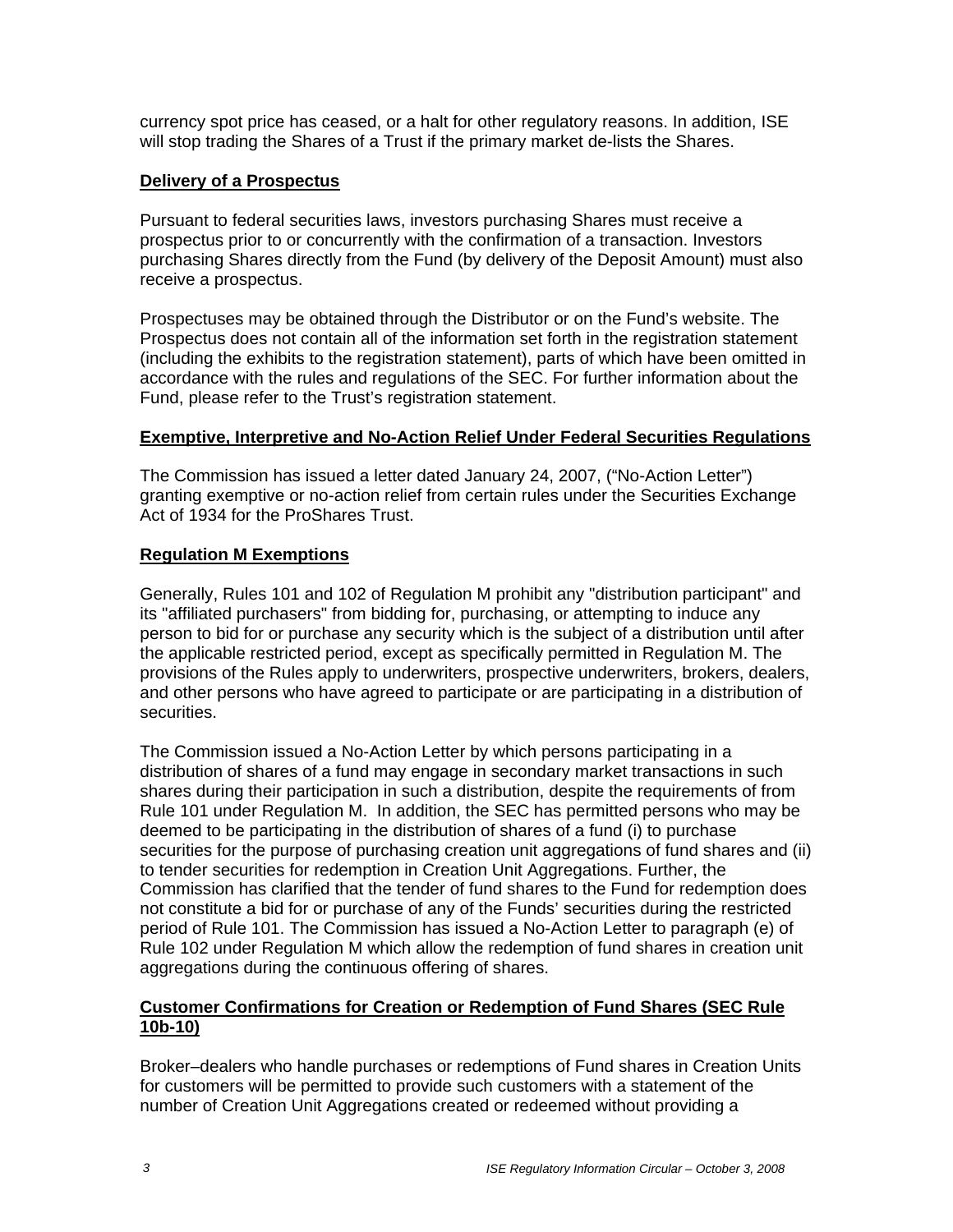statement of the identity, number and price of shares of the individual securities tendered to the Fund for purposes of purchasing creation unit aggregations ("Deposit Securities") or the identity, number and price of shares to be delivered by the Trust to the redeeming holder ("Redemption Securities"). The composition of the securities required to be tendered to the Fund for creation purposes and of the securities to be delivered on redemption will be disseminated each business day and will be applicable to requests for creations or redemption, as the case may be, on that day. This exemptive relief under Rule 10b-10 with respect to creations and redemptions is subject to the following conditions:

- 1. Confirmations to customers engaging in creations or redemptions must state that all information required by Rule 10b-10 will be provided upon request;
- 2. Any such request by a customer for information required by Rule 10b-10 will be filed in a timely manner, in accordance with Rule 10b-10(c);
- 3. Except for the identity, number and price of shares of the component securities of the Deposit Securities and Redemption Securities, as described above, confirmations to customers must disclose all other information required by Rule 10b-10(a).

### **SEC Rule 14e-5**

The Commission has permitted any person acting as a dealer-manager of a tender offer for a component security of fund (1) to redeem fund shares in creation unit aggregations from the issuer that may include a security subject to such tender offer and (2) to purchase fund shares during such tender offer. In addition, a No-Action has been issued under Rule 14e-5 states that if a broker-dealer acting as a dealer-manager of a tender offer for a security of the Fund purchases or arranges to purchase such securities in the secondary market for the purpose of tendering such securities to purchase one or more creation unit aggregations of shares, it must be made in conformance with the following:

- i. such bids or purchases are effected in the ordinary course of business, in connection with a basket of 20 or more securities in which any security that is the subject of a distribution, or any reference security, does not comprise more than 5% of the value of the basket purchased; or
- ii. purchases are effected as adjustments to such basket in the ordinary course of business as a result of a change in the composition of the underlying index; and
- iii. such bids or purchases are not effected for the purpose of facilitating such tender offer.

### **Section 11(d)(1); SEC Rules 11d1-1 and 11d1-2**

Section 11(d)(1) of the Act generally prohibits a person who is both a broker and a dealer from effecting any transaction in which the broker-dealer extends credit to a customer on any security which was part of a new issue in the distribution of which he participated as a member of a selling syndicate or group within thirty days prior to such transaction. The Commission has clarified that Section 11(d)(1) does not apply to broker-dealers that are not authorized participants (and, therefore, do not create creation unit aggregations) that engage in both proprietary and customer transactions in shares of a fund in the secondary market, and for broker-dealer authorized participants that engage in creations of creation unit aggregations. This relief is subject to specific conditions, including the condition that such broker-dealer (whether or not an authorized participant) does not, directly or indirectly, receive from the fund complex any payment, compensation or other economic incentive to promote or sell the shares of a fund to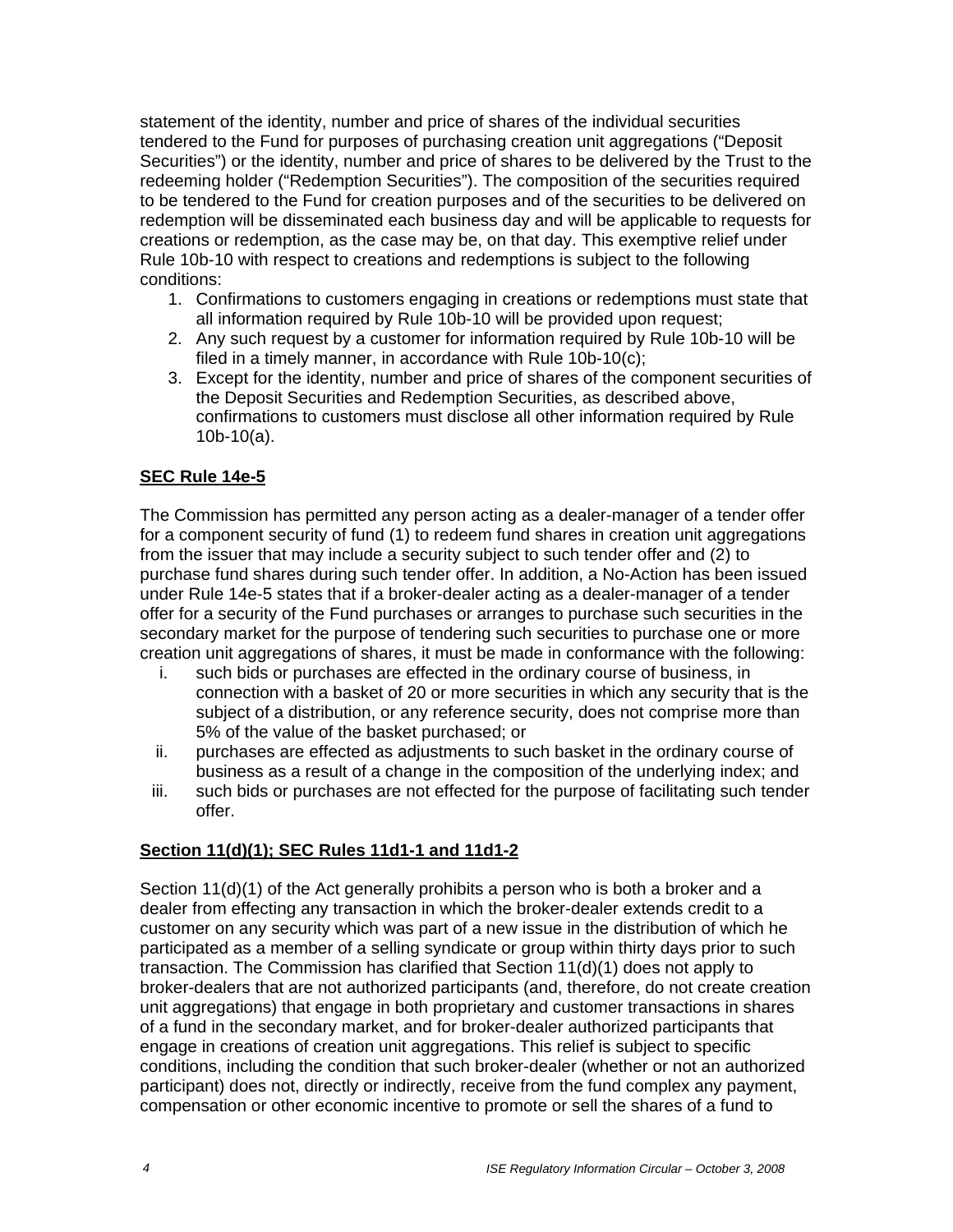persons outside the fund complex, other than non-cash compensation permitted under NASD Rule 2830 (I)(5)(A), (B) or (C). See letter dated November 22, 2005 from Brian A Bussey, Assistant Chief Counsel, SEC Division of Market Regulation, to Barclays Global Investors, N.A., dated November 22, 2005. The Commission has issued a No-Action Letter under Section 11(d)(1) of the Act states that broker-dealers may treat shares of a fund, for purposes of Rule 11d1-2, as "securities issued by a registered open-end investment company as defined in the Investment Company Act" and thereby extend credit or maintain or arrange for the extension or maintenance of credit on shares that have been owned by the persons to whom credit is provided for more than 30 days, in reliance on the exemption contained in the rule.

### **SEC Rule 15c1-5 and 15c1-6**

The Commission has issued a No-Action letter with respect to Rule 15c1-5 and Rule 15c1-6 as to the required disclosure of control by a broker or dealer with respect to creations and redemptions of fund shares and secondary market transactions therein.

**This Regulatory Information Bulletin is not a statutory Prospectus. Equity EAMs should consult the Trust's Registration Statement, SAI, Prospectus and the Fund's website for relevant information.**